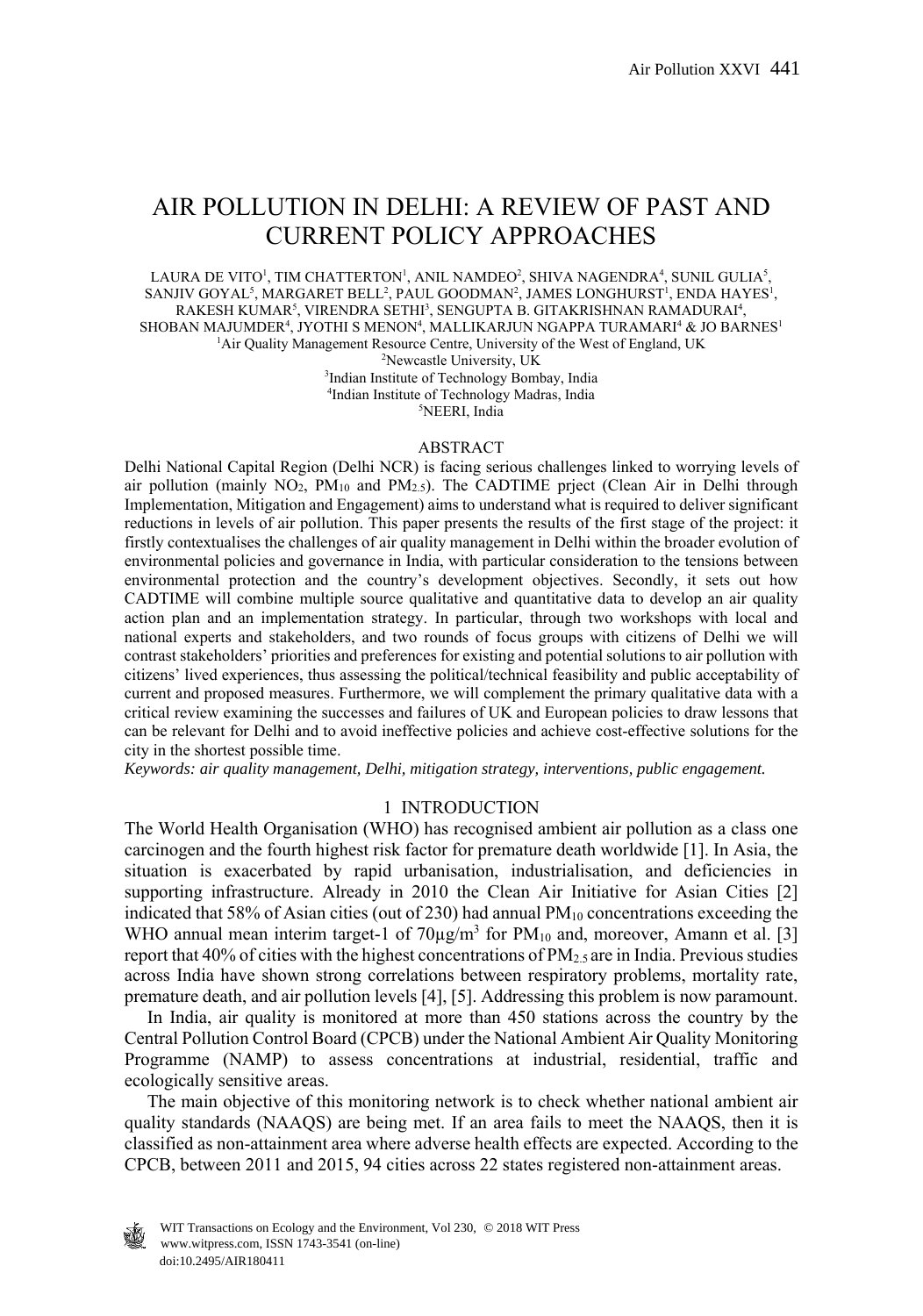The increasing number of cities not attaining the NAAQS puts into question both the adequacy of past and current interventions and the effectiveness of their implementation. Delhi, the national capital of India, is one of the cities with non-attainment areas. Here, extreme air pollution events particularly during the winter months are becoming routine and national and international media outlets have been using expressions such as "Delhi Airpocalypse" or "Death by breath" to describe the scale of the issue [6], [7]. While these extreme, relatively short-term episodes attract the attention of the media worldwide and bring about new emergency measures, it must be stressed that air quality in Delhi is poor all year round. Therefore, an ex-post, reactive set of actions within what can be considered to be a piecemeal legislative framework, is not enough to reduce the impact on public health and the environment in the medium and longer term.

 Indeed, many problems remain to be addressed. More needs to be done on the regulation of industrial sources. Furthermore, so far little has been done to formally control domestic emissions in Delhi and improvements have largely been made due to a shift towards the use of (initially bottled, now, in many areas, piped) liquefied petroleum gas (LPG) [8].

 The lack of provision of efficient municipal services leads to two primary problems, the open burning of waste; and the widespread use of diesel generators in response to frequent (almost daily) power cuts. On the transport front, Gulia et al. reported that, in Delhi, "the number of vehicles has more than doubled from 3.37 million in 2000 to 8.83 million in 2015" [9]. In addition, a significant share of  $PM_{2.5}$  in ambient air in Delhi comes from the neighbouring States of Haryana and Uttar Pradesh, thus suggesting that addressing only the sources generated within Delhi might not be enough to protect public health [3] and a more comprehensive understanding of the impacts of each source and of the activities that generate pollution, as well as the effectiveness of the policies that have been so far adopted is needed.

 Moreover, tackling the challenge of air pollution in Delhi requires a joined-up approach which integrates different perspectives and which considers this issue in relation to other dimensions, such as political changes, economic development, and Delhi citizens' lived experiences with air pollution. This paper illustrates how the Atmospheric Pollution and Human Health (APHH) programme, and within this specifically the CADTIME project are contributing to creating a better and more joined-up knowledge of the issue and potential solutions. Further, the paper presents the preliminary results of the first stage of the CADTIME project, which aims to develop this understanding.

# 2 ATMOSPHERIC POLLUTION AND HUMAN HEALTH: THE CONTRIBUTION OF THE CADTIME PROJECT

To support research on the sources, impacts and potential interventions to mitigate air pollution in Delhi, a programme of projects (Atmospheric Pollution and Human Health, APHH) has been funded by NERC, the Indian Medical Research Council, the Newton-Bhabha Fund, and the Indian Ministry of Earth Sciences. The programme is organised into four interrelated themes: validation of sources and emissions of urban air pollution; understanding the underlying chemical and physical processes; impacts of air pollution on health outcomes; investigating mitigation and interventions. Five individual projects will cover the four themes in an integrated way. One of these projects, Clean Air in Delhi through Implementation, Mitigation and Engagement (CADTIME) aims to understand what is required to deliver significant reductions in levels of air pollution, through affordable, effective interventions that consider and respond to future changes, thus dealing primarily with the fourth theme of the APHH programme.

 First, the project will help to create a more robust knowledge of the spatial and temporal changes in source emissions, contributing to ambient concentrations and the consequential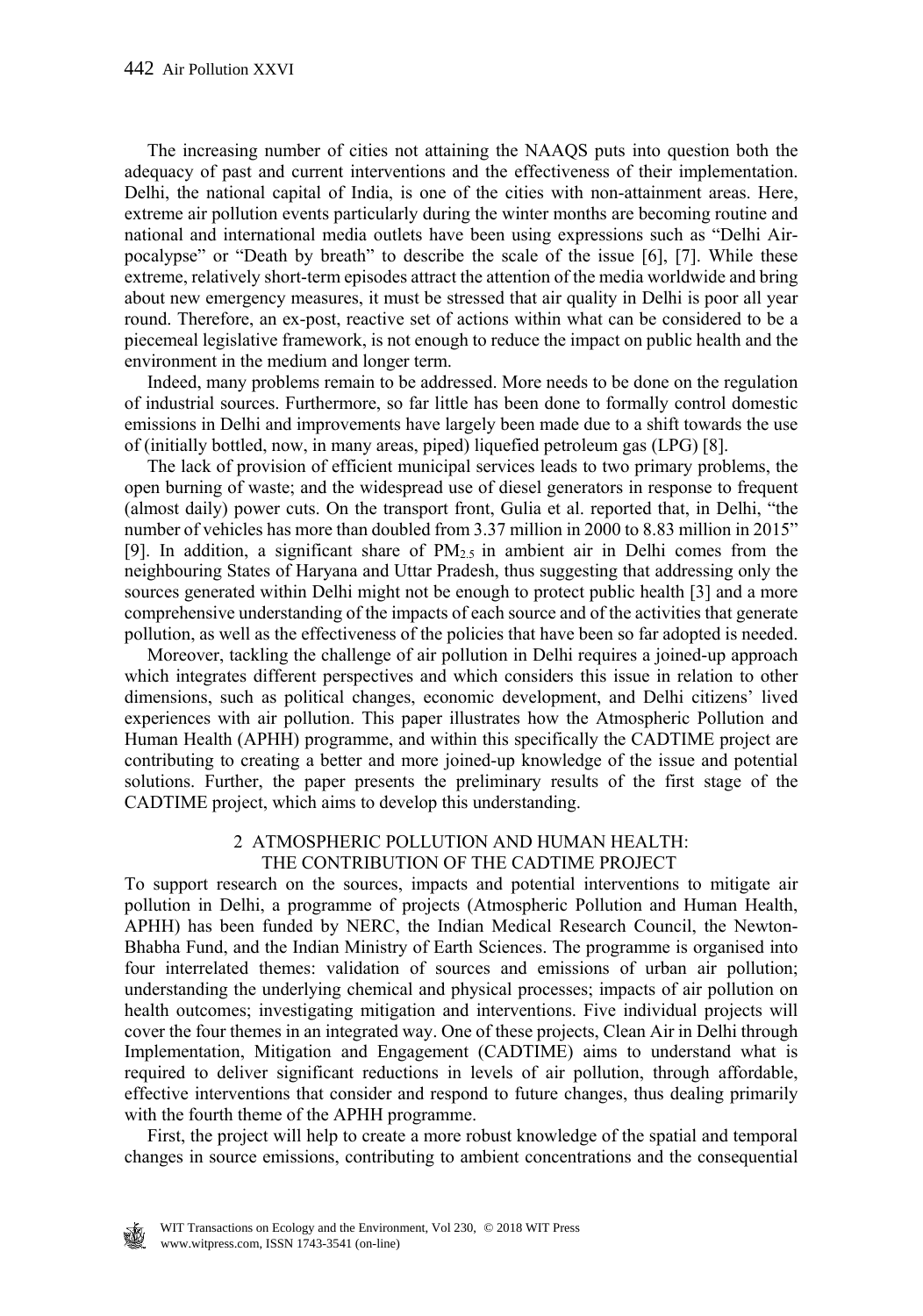population exposures. This stage will also include the definition of a baseline knowledge of past and current air quality policies. Secondly, CADTIME will identify a set of measures to be implemented in Delhi to achieve the requisite emission reductions for current and two future time horizons (2030) and (2050). Fig. 1 presents an overview of the stages of the project.

 Fig. 1 also illustrates CADTIME's methodology which employs a full mixed-methods research design, spanning across methods (quantative and qualitative) and across disciplines (social sciences, physical sciences, engineering). Each stage of data gathering and analysis (both quantitative and qualitative) feeds into the other elements of the project and contributes towards the definition of an integrated Action Plan.

 The starting point of the project is to conduct a policy review to develop a deeper understanding of past and current air pollution problems and issues faced when implementing long-term or short-term solutions. This paper presents the preliminary results of this stage (Box 1 in Fig. 1) through a historical lens of environmental and air quality policy in India.

 The policy review was conducted based on a combination of primary and secondary sources. Primary sources included: legislative acts (constitutional level, national and local level) court cases and Supreme Court's decisions. Secondary sources included academic literature, Government's agencies' and non-departmental groups reports' and documentation, interest groups' reports and position papers. The data was then analysed thematically; each theme was identified based on its role in shaping air quality policy in India, and will be explored in the following section.

 The results of this policy review will inform and underpin the analysis and the interpretation of the primary qualitative data that will be gathered by the CADTIME project team. The policy review will also constitute the basis for generating a deeper understanding of how different and contrasting priorities and perspectives on this issue may be reconciled and translated into sectoral environmental policy, an aspect that will be incorporated in the final Action Plan. The paper then concludes by illustrating the next steps.



Figure 1: CADTIME: an overview. *(Source: authors.)*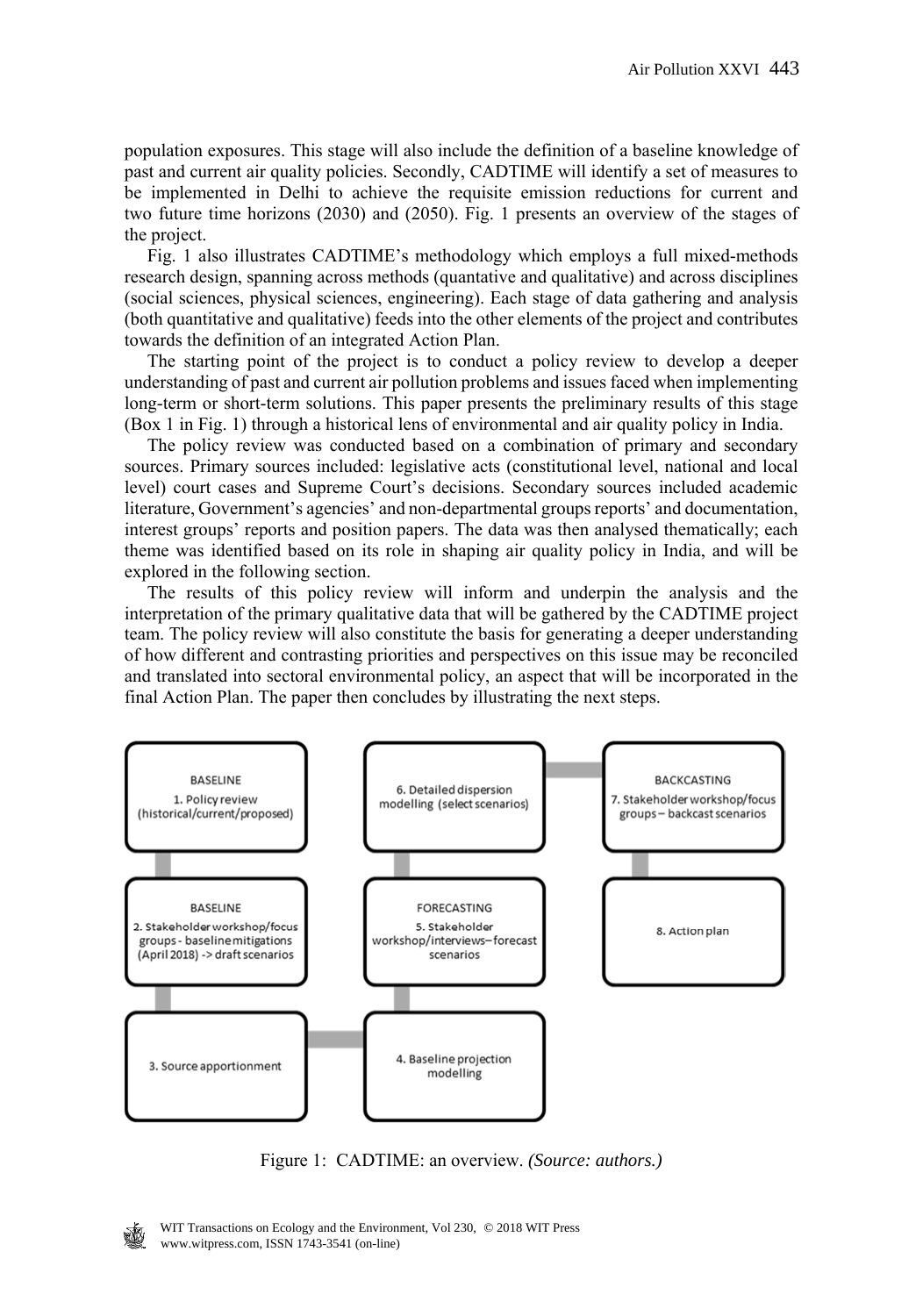# 3 ENVIRONMENTAL PROTECTION IN INDIA

The aim of the policy review is to contextualise air quality interventions in Delhi within the broader evolution of environmental policies and politics in India pointing to the key challenges, exploring long-standing issues and identifying knowledge and policy gaps. In so doing, it highlights the historical tensions linked to the complex relationship between environmental protection and economic development. The aim of the policy review is therefore to create a baseline knowledge in order to explore the best possible options for solutions. The evolution of air quality management in India should be read in the context of larger issues of environmental protection and of the Indian constitutional and political framework. Significant improvements in the levels of atmospheric pollution arguably cannot be achieved by if we look at this issue in isolation from the broader context and if we ignore the interaction of complex and multiple factors that influence pollution sources and affect the development and the implementation of policies.

 This section explores the themes resulted from the poicy review, including issues of development, governance and enforcement of environmental, and more specifically air quality policies in India in the 70 years since gaining independence in 1947.

#### 3.1 Environment and development: a close but complex relationship

While environmental protection was an important part of societies in ancient India, the beginning of modern environmental protection conventionally dates back to 1972, when the then Prime Minister Indira Gandhi participated in the United Nations Conference on the Human Environment in Stockholm. The UN conference represented a turning point for Indira Gandhi's approach to environmental protection [10]. Indeed, while previously her focus had been primarily on wildlife protection, here she addressed for the first time broader environmental issues and their relationship with developed countries' historical responsibilities, economic growth and development. In her speech she stated:

*"Are not poverty and need the greatest pollutants? How can we speak to those who live in villages and slums about keeping the oceans, the rivers and the air clean when their own lives are contaminated at the source?"* 

# And, moreover:

*"The environmental problems of the industrialised countries are the result of earlier exploitation as well as of present affluence while those of the developing countries are primarily determined by the manner in which machines are used or abused. In the poorer societies these problems are essentially those of inadequate development and of continuing poverty, unsafe drinking water, malnutrition, poor sanitation, inadequate housing and disease…"* 

 The speech embodies the frame for India's approach to environmental policy to date, an approach that aims to consider development and environment as closely linked and both important pillars for the country. In reality, the balance between environment and development has been variable over time. In fact, following Chopra's [11] classification, we can identify the periods of change in the focus of the Indian Government:

 1950s–1980s: development constitutes the main core of Government's action while the environment features 'as overarching statement'

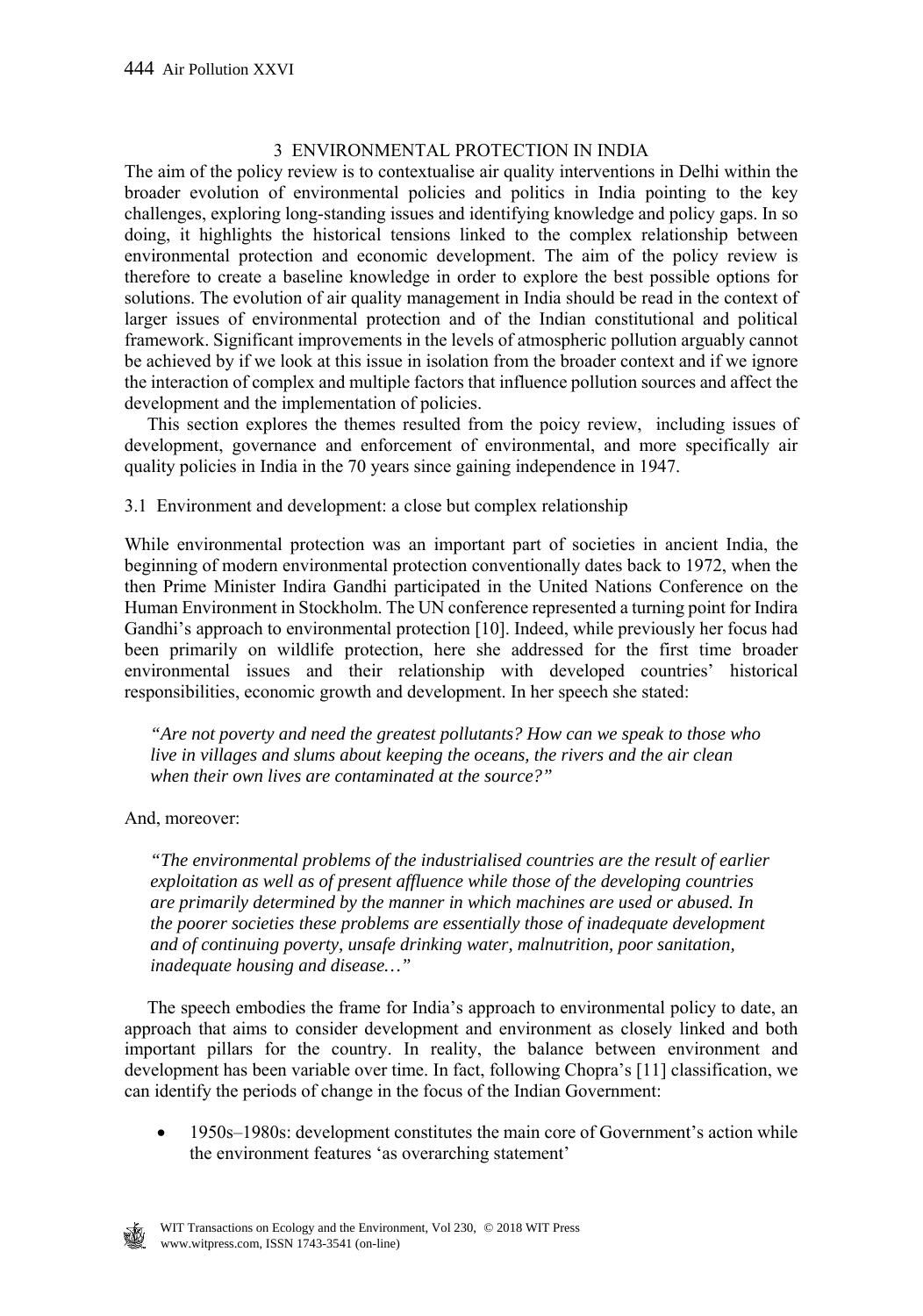- 1980s: economic growth remains a priority, but environmental concerns rise at government level thus leading to a proliferation of environmental acts and legislation (albeit piecemeal legislation)
- 1990s–2000s: following the Rio Summit on sustainable development, the attention of the Indian government turns to the potential synergies between environmental policy and development; the Indian government reflects on how to integrate environmental sustainability in economic growth and on how to improve public participation in environmental decision-making.

 This classification mirrors the development of environmental policymaking, with periods of proliferation of environmental sectoral policies, as the next section shows.

# 3.2 Environmental protection in India's Constitutions

Following Indira Gandhi's participation in the Stockholm conference in 1972, the Indian constitution was amended to include environmental protection. In particular, Art. 48a stipulates that:

*The state shall endeavour to protect and improve the environment and to safeguard the forests and wild life of the country* 

Moreover art.  $51(g)$ , Part IV - Fundamental duties - stipulates that:

*It shall be the duty of every citizen of India to protect and improve the natural environment including forests, lakes, rivers and wild life and to have compassion for living creatures.* 

 Therefore, environmental protection not only gained constitutional status by theState , but it is also a fundamental right and duty of every citizen.

 These two articles become even more poignant if read in conjunction with art. 21, which affirms the right to life:

*No person shall be deprived of his life or personal liberty except according to procedure established by law* 

 This link between environmental protection and the right to life was substantiated throughout the years by the Supreme Court. Indeed, in key court cases, (for example but not exclusively in the M.C. Mehta v. Union of India, Damodhar Rao v. Municipal Corporation and Subhash Kumar v. State of Bihar ) the interpretation of the Indian Constitution that sees life – and therefore, public health – as dependent on a healthy and pollution-free environment is made explicit by the Supreme Court.

 The Constitutional framework sets out the competences between the federal level and the states. In particular, issues are divided into three lists: the Union list; the State List and the Common or Concurrent List. The environment is not explicitly assigned to any list, but many aspects that are relevant for environmental protections are covered by different governmental tiers. For instance, the Union List includes industries, oil fields and mineral oil resources, fishing beyond territorial waters, regulation of inter-State rivers and river valleys; the State List include aspects related to public health and sanitation such as agriculture, land, fisheries, mines, etc.; in the Common or Concurrent List aspects related to forests, protection of wild

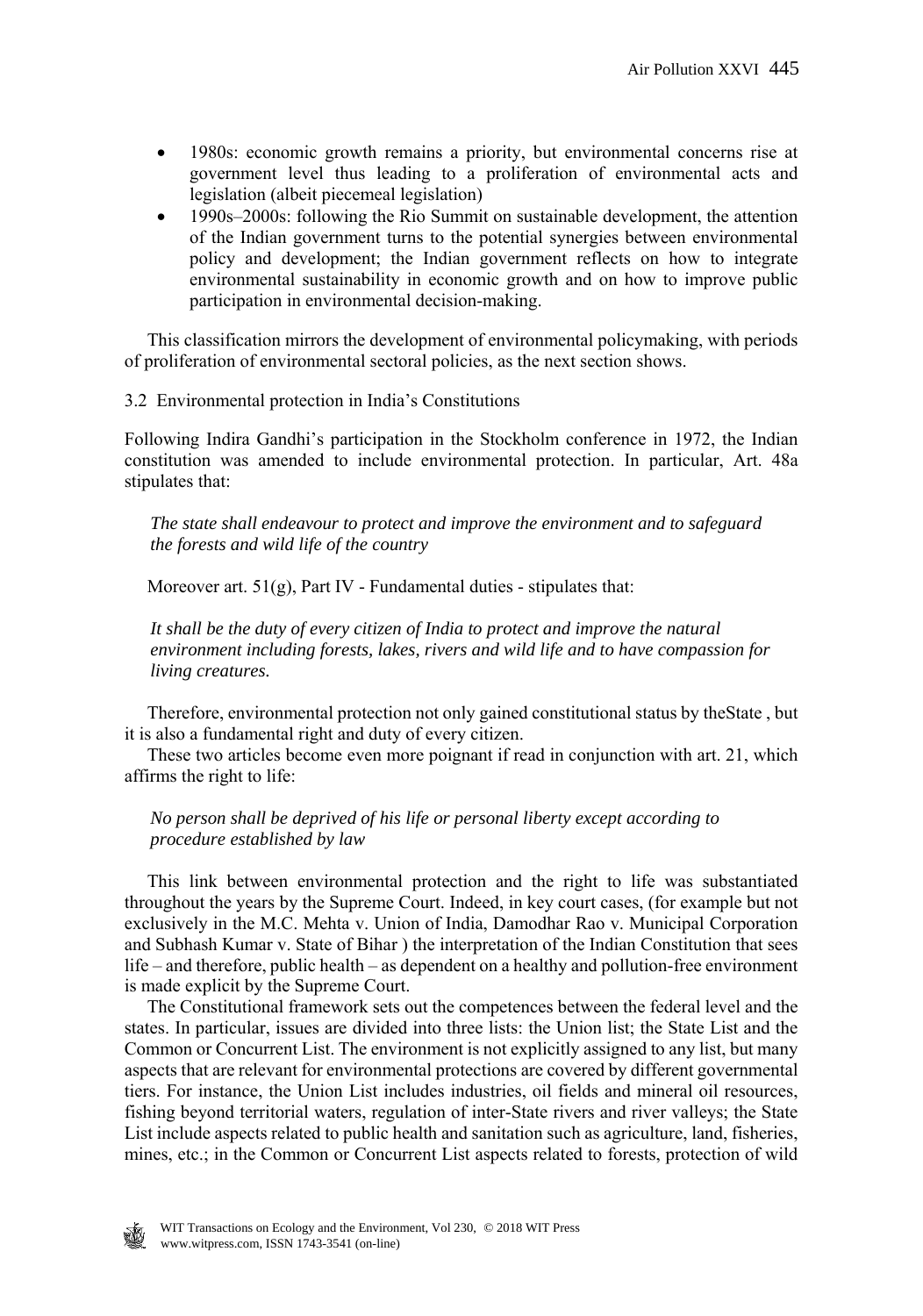animals and birds and economic and social planning are included. In addition, also Panchayats and Municipalities are assigned competences with an environmental focus. While a comprehensive review of the structure of environmental governance in India is beyond the scope of this contribution, the allocation of competences between different governmental tiers represents one of the main challenges for Indian policymakers [13], and consequently for the implementation and the enforcement of environmental policies.

3.3 Developing a mitigation strategy for air pollution

Since the Stockholm Conference in 1972 and in light of the principles outlined in the Constitution, key pieces of environmental legislation were adopted, including the Water Act (1974); the Air Pollution Act (1981); the Environment Act (1986), Environmental Pollution Control Authority of Delhi NCR (1998), the National Environment Policy (2006), which represented the first strategic initiative for environmental protection aimed at integrating environmental protection with economic and social development, and that explicitly considered issues of inter-generational and intra-generational equity [13], EPCA and, more recently, the National Green Tribunal (2010)

The 1981 Air Pollution Act:

- Stated that the central and state pollution control boards (CPCP and SPCPs) created under the Water Act would carry out the functions of the boards envisaged under the Air Pollution Act;
- Established Air Pollution Control Zones;
- Included noise within the definition of air pollution and included control of pollution caused by motor vehicles;
- Provided that the state government can declare air pollution control areas within the state;
- Declared that the state government can prohibit the use of any fuel other than approved fuel in the area.

 The State-level Pollution Control Boards (SPCBs) are responsible for the implementation of the legislation relating to prevention and control of pollution and provides advice to the Governments of Union Territories. Moreover, the CPCB, among other things, advises the Central Government and can execute nationwide programs for the prevention, control or abatement of water and air pollution.

 Similar to the EU Ambient Air Quality Directive (2008/50/EC) standards, the Indian National Ambient Air Quality Standards (NAAQS) indicate the average concentration limits for each pollutant in industrial, residential, rural areas and in ecologically sensitive areas.

# 3.4 Issues with policy enforcement

The increasing attention to environmental concerns and pollution over time at all levels of Indian government is in sharp contrast to the evidence of persistently high levels of air pollution. According to some commentators, one reason is that legislative acts are, although comprehensive, piecemeal and reactive and there have been problems with their effectiveness. In particular, it has been claimed that

*Central and state governments and the CPCB and SPCBs have adopted a soft attitude towards polluting industries and have done little more than issue warnings. The result is* 

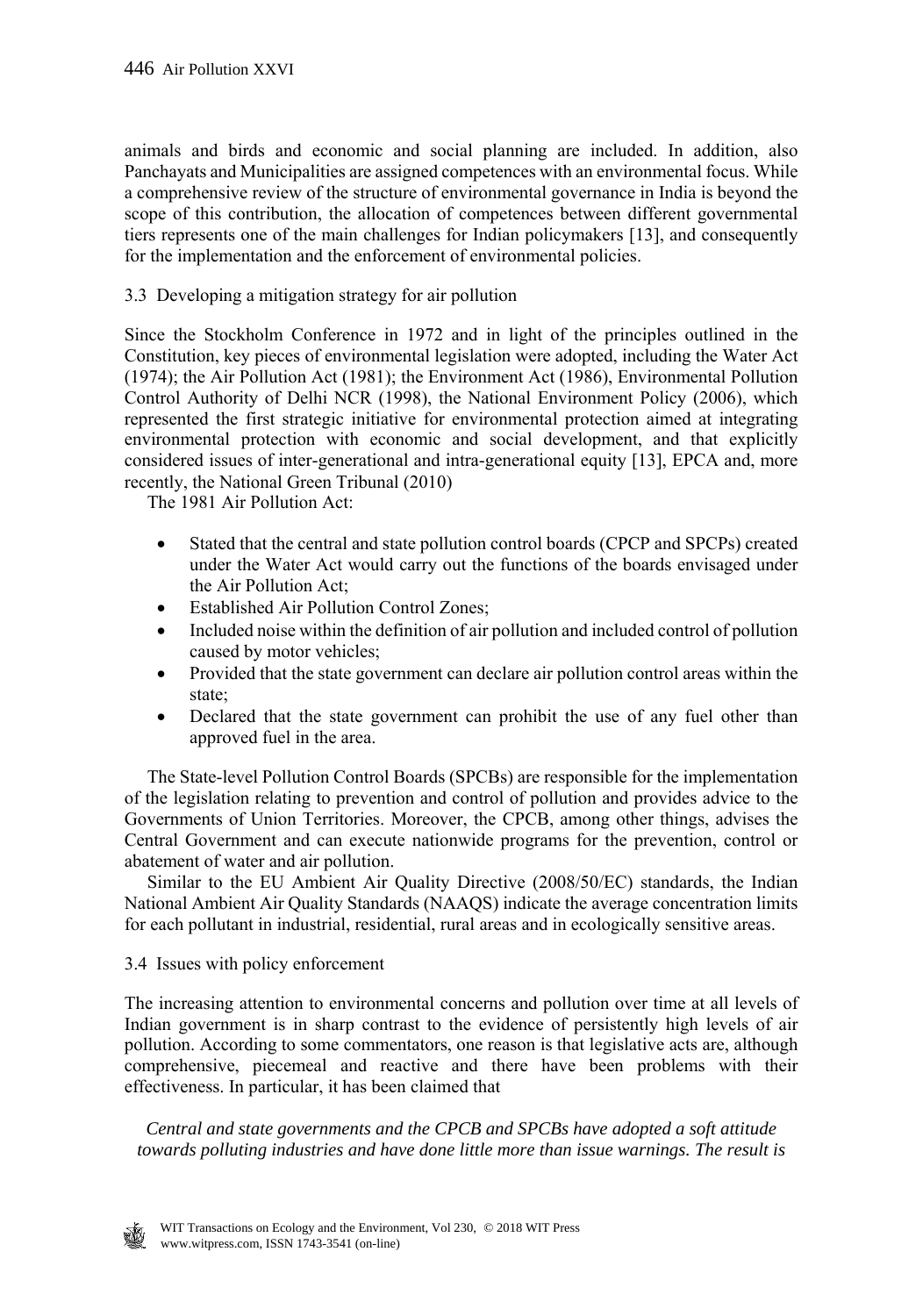# *that these laws are practised more in violation than conformity and a large number of industries operate without proper safety and pollution control measures [14]*

 While the government have been seen to be reactive rather than proactive, the Judiciary System and especially the Supreme Court have played a catalyst role for policymaking and policy implementation on environmental issues. Since 2010 the role of the Supreme Court in driving environmental issues has been curtailed by the creation of the National Green Tribunal; nonetheless, historically, it had a pivotal role in shaping Indian environmental policies.

 The Supreme Court drew specific environmental principles upon interpretation of the Constitution, including the precautionary principle, the polluter-pays principle, and the absolute liability principle. On air quality, there have been significant interventions. For example, at the beginning of 1995, it issued orders for the closure or relocation of industrial outfits in Delhi on public health grounds. In another famous landmark decision, the Metha vs. Union of India (1998), the Supreme Court issued *suo moto* in responding to citizens' concerns over Delhi's pollution levels [15], an order mandating the conversion of the entire Delhi public transprot fleet (DTC) be converted to compressed natural gas (CNG) by April 2001.

 It would be easy to assume that the Supreme Court has been acting in the best interest of the environment, and indeed, for a long time the mainstream trend in academia was to consider the Supreme Court unambiguously as a driver for environmental protection. However, more recently and following the later jurisprudence since the early 2000s, this assumption has been critically reviewed and new perspectives have been put forward (see for an overview Sahu, 2014).

 First, Dam and Tewary [16] argued that the "environmental activism" of the Court has created a situation of institutional imbalance wherby the judiciary power has been exerting executive power, a situation which has also undermined citizens' ability to engage with the other institutions of the State.

 Secondly, the environmental gains won by the courts often brought about cost to individuals. For example, in analysing the Supreme Court directives that led to the closure of industrial outfits in Delhi on public health grounds, Baviskar et al. [17] strongly questioned the Supreme Court's green credentials and pointed out that 'environmental benefits – clean air and water – were obtained at the cost of losing working environments, resources that sustained some of the most vulnerable citizens of Delhi' (see on this also Yearley, 2011, pp. 256–257 [18]).

 These observations raise important environmental justice concerns and, indeed, the bone of the contention seems to bring us straight back to the tension between environment and development; to put it bluntly, has the Supreme Court advanced environmental protection only insofar as it reflected middle-class concerns? It seems that, methodologically, a reading of individual decisions would not contribute to reconciling the different sides of the debate. Rather, we should consider the historical, political and social context and further explore Sahu's argument that the Supreme Court's decisions show different levels of "greenness" because it reflects the changing environmental discourse in India [19]. Doing so will allow us to draw parallels between the Supreme Court's orientation and Chopra's classification of the changing historical balance between environmental concerns and development, and use this classification as a framework to interpret decisions that had an impact on air pollution and on air pollution policies.

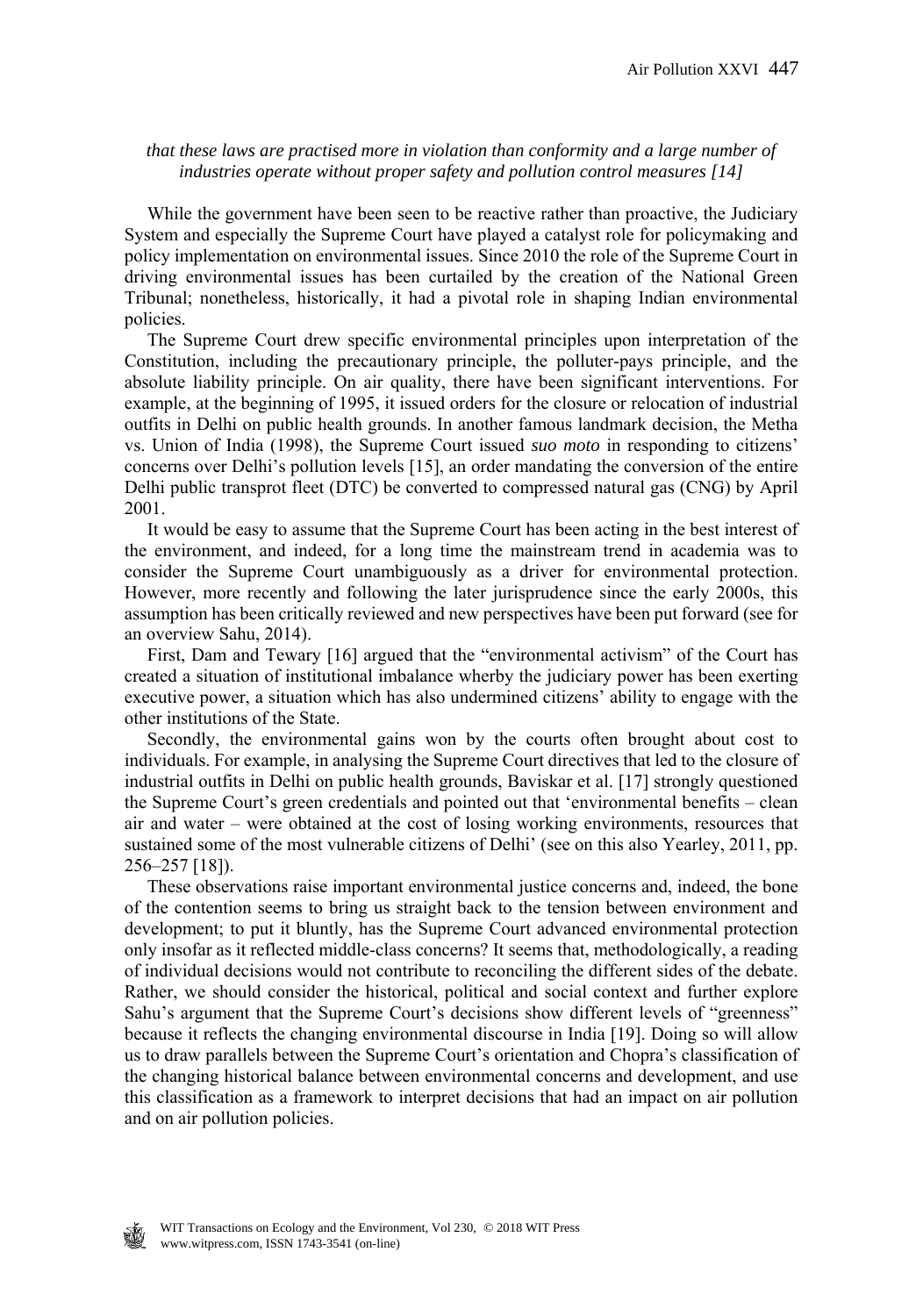#### 3.5 Relying on short-term measures: the Delhi Graded Response Action Plan (GRAP)

The introduction of the NAAQS, and even longer-term measures, such as the introduction of compulsory CNG or the relocation of industrial estates, did not lead to significant improvements in air quality, which particularly in the main cities has become a public health emergency [20].

 In order to address short-term episodes, in November 2016 the Supreme Court instructed the government to produce and implement a Graded Response Action Plan (GRAP) to limit the cases of severe pollution in Delhi National Capital Region (NCR). In January 2017 the GRAP was notified by the Union environment ministry. The GRAP includes a set of reactive and increasingly tougher measures based on the level of air pollution in the city. The actions suggested for each level are cumulative and add up to the level of emergency.

 The implementation of measures is complicated by the fact that multiple actors are involved in the process and have different responsibilities. Table 1 includes some of the measures to be taken by different authorities or agencies in case of Severe or Severe+ category.

 The measures to be undertaken under "severe" air pollution conditions were implemented in November 2017. To date, the efficacy of each of the enforced actions remains unclear. Moreover, while these actions might prove to be helpful to address critical episodes of high pollution concentrations, these actions fall short of representing a comprehensive, long-term mitigation strategy for Delhi, which addresses also the issue of year-round exceedences of the annual means and which would also require more efforts of cooperation between multiple authorities, and even multiple states.

 Further, the assessment of the EPCA [21] suggested that GRAP was too slow, if not ineffective, to fight the air pollution crisis experienced in Delhi at the end of 2017. Major implementation issues emerged and, in addition, also the adequacy of the proposed measures against the scale of the challenge can be put into question. The next section presents the next steps of the CADTIME project and explains how, through a mixed-methods research design, it will contribute to identify future affordable, adequate and effective policies which will incorporate stakeholders' and citizens' insights and experiences, thus making these policies more easily implementable.

### 4 CONCLUDING REMARKS AND NEXT STEPS

This policy review revealed that much more still needs to be done to address the issue of air pollution in Delhi, and that gaps in the policy and social knowledge remain to be explored. In this regard, future research should tackle the key issue of how to identify proactive, affordable, sustainable and effective measures that integrate and solve environmental justice issues as suggested in this policy review. The next steps for CADTIME will involve building on the results presented here as a starting point to creating the Baseline knowledge (as illustrated in Fig. 1).

 The Baseline will also integrate primary qualitative data gathered in Delhi through focus groups with citizens, a stakeholder workshop and semi-structured interviews with experts and officers. This will allow not only to gather first-hand insights into real-life policymaking, but also to contrast experts' views with citizens' lived experiences, thus contributing to the academic understanding of the problem.

 Subsequently, through a DELPHI-like approach, key stakeholders and citizens will be engaged to provide context and detail on what a clean air future for Delhi would look like, and insights into how we could get there.

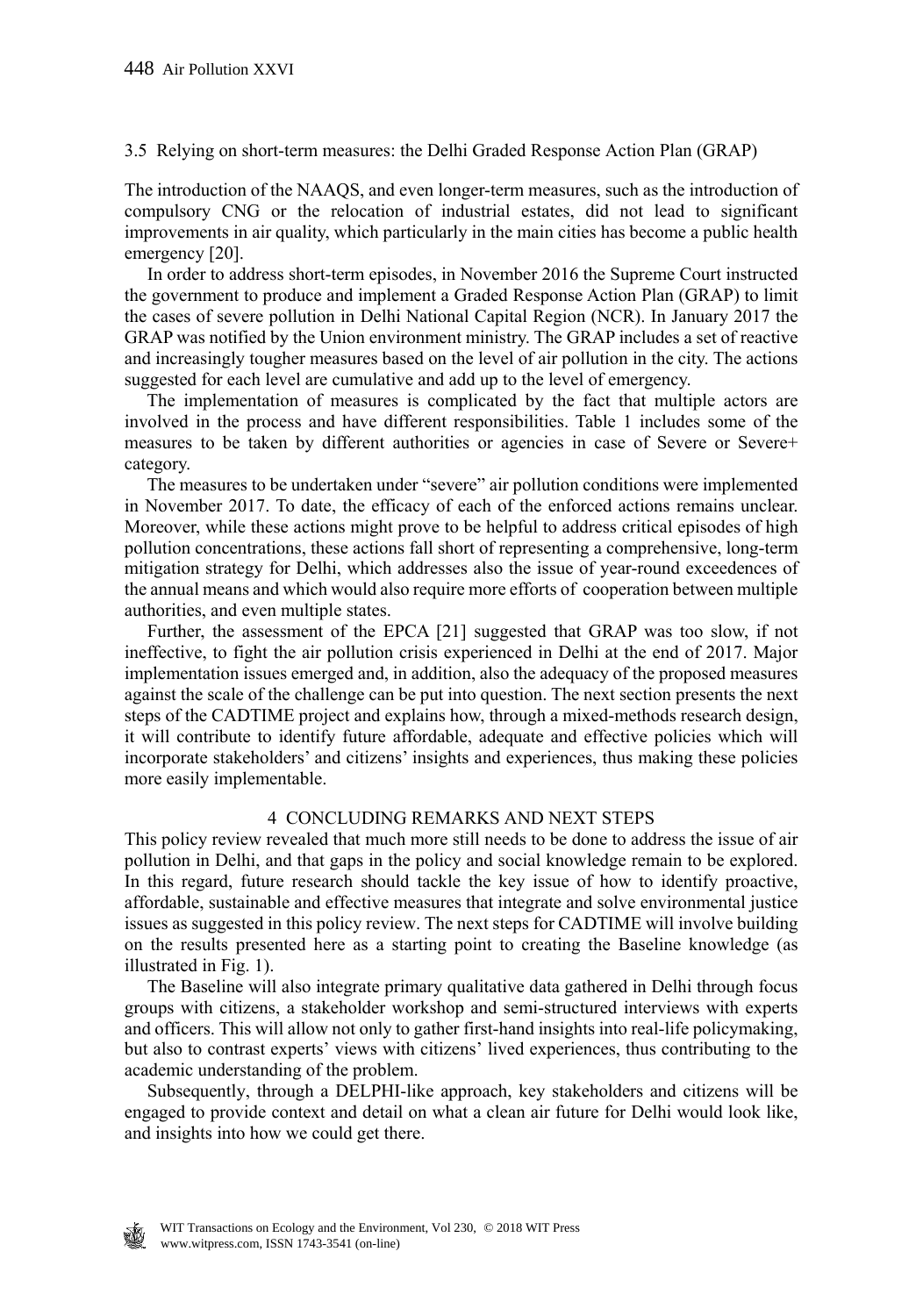| Responsible authorities                                                     | Measures                                                                                                                                                                 |
|-----------------------------------------------------------------------------|--------------------------------------------------------------------------------------------------------------------------------------------------------------------------|
| Delhi Pollution Control Committee<br>(DPCC)                                 | Stop construction activities<br>$\bullet$<br>Shut down Badarpur power plant<br>Stop use of diesel generator sets<br>Issue advisories in newspapers/<br>TV/Radio          |
| <b>Transport Department</b>                                                 | Introduce odd and even number plate<br>$\bullet$<br>scheme<br>Encourage off-peak travel<br>Increase bus and metro services<br>Heavy fine for polluting vehicles          |
| Traffic Police/Delhi Police                                                 | Stop entry of non-destined trucks<br>$\bullet$<br>Enforce dust control at construction sites<br>Enforce ban on firecrackers<br>$\bullet$                                 |
| Municipal corporations                                                      | Stop construction activities;<br>Enhance parking fees by 3-4 times;<br>Stop trucks (except essential<br>commodities)<br>Stop garbage burning<br>Sweep roads mechanically |
| Delhi Public Works<br>Department/Central PWD/National<br>Highways Authority | Increase frequency of mechanised road<br>$\bullet$<br>sweeping and sprinkling of water on<br>roads                                                                       |
| <b>Uttar Pradesh</b>                                                        | Regular inspection of polluting units<br>$\bullet$                                                                                                                       |
| Haryana                                                                     | Farmers encouraged to refrain from<br>٠<br>stubble burning<br>Higher parking fees<br>Crackdown on garbage burning<br>Stop brick kilns                                    |

Table 1: Example of responsible authorities and measures to be adopted in case of Sever or Severe+ category. (*Source: GRAP*.)

 The research will explore the future options for city development and will use city stakeholders (e.g. government departments and agencies with responsibility for the main sources of air pollution associated with waste, transport, construction and energy; government departments and agencies with responsibility for public health; business representatives of the waste, transport, construction and energy sectors) as well as representatives from educational establishments, community groups and members of the public, and wider experts on air quality in Asian cities (through the CADTIME Scientific Advisory Board) to create future scenario options for 2030 and 2050 (Forecasting).

 The results of the future-scoping workshop, will be used as the foundation for a subsequent round of workshops and focus groups to develop an open multi-stakeholder dialogue around clean air options for Delhi (Backcasting). Participants will be asked to backcast from the future options, mapping steps back from 2050 to the present to determine what will need to be achieved, and by when, to reach the future options. This trajectory will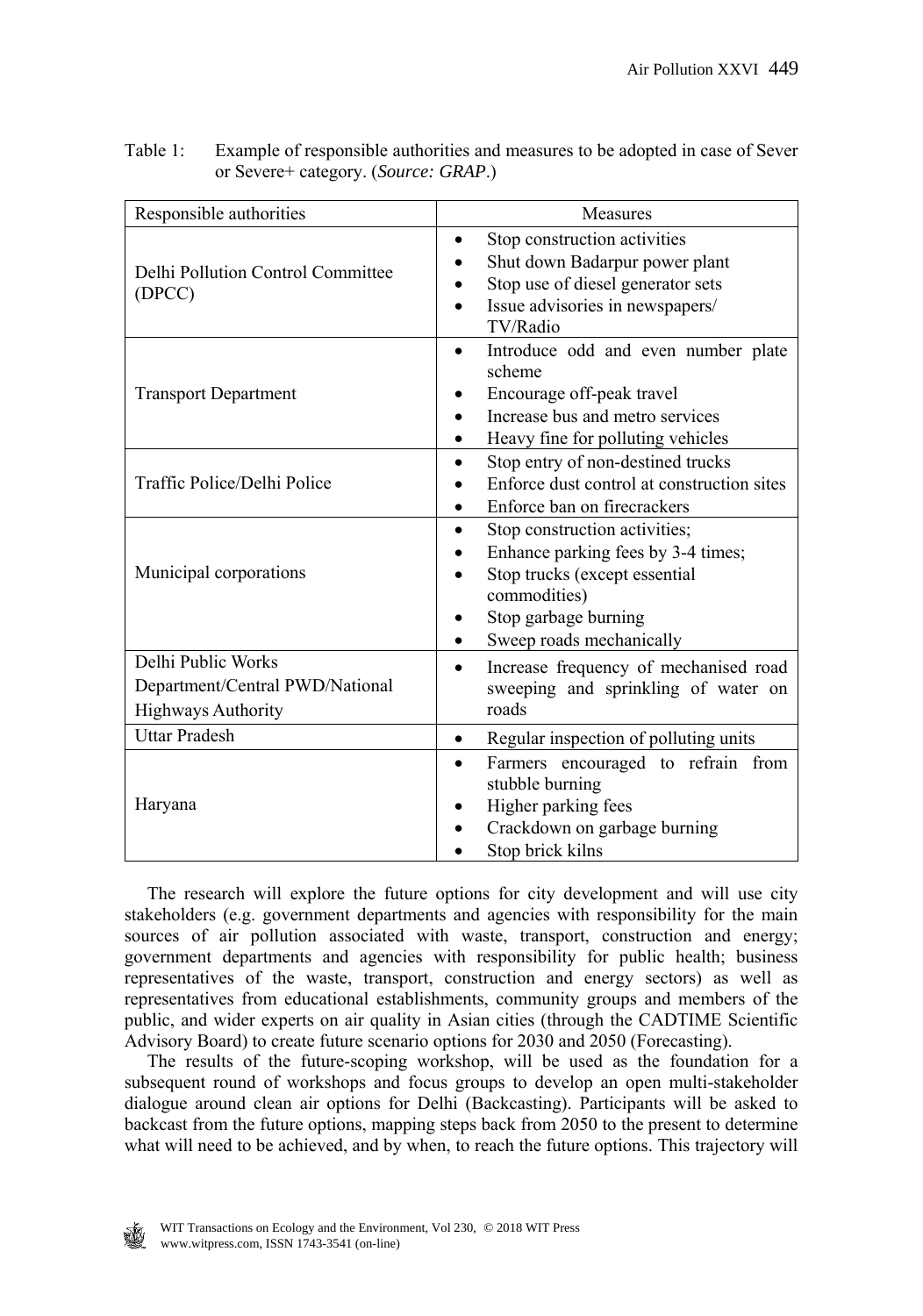then be used to identify specific emission constraints and other key actions that will need to be taken.

 Finally, a Stakeholder Dialogue Workshop with relevant policymakers will be held to explore the variety of pathways chosen and to examine and "crowd-source" a publically acceptable consensus for a clean air pathway in the medium- and long-term to 2050. Workshop participants will undertake a more focused backcasting activity to identify specific emission constraints and other factors that influence the "collective" future pathway. On this basis, and drawing on the identified emissions reductions required under CADTIME, an Integrated Action Plan of measures will be developed including timescales for deploying the interventions and schedules of the responsible parties who need to be involved. Learning from the experiences of UK air quality management, it is intended that the Action Plan will comprise an integrated set of measures at different scales of governance that are interlinked, supportive and complementary. Wherever possible, clear quantitative milestones, based on backcasting-identified targets, will be set for measures in order to assess their effectiveness in reducing air pollutants and public exposure.

 Moreover, the qualitative data gathering process will also need to focus on identifying conflicting priorities and common grounds between different stakeholders and decision makers, while, on the other hand contrast them with citizens' lived experiences. In this regard, an investigation into the role of the environmental movement in Delhi, but more broadly in India, could provide new insights into the formulation and implementation of air quality policies so far and into the extent to which civil society, and more broadly the public has been involved in the process.

#### ACKNOWLEDGEMENTS

This work was commissioned and funded by NERC, the Medical Research Council, The Ministry of Earth Sciences (Government of India), the Newton-Bhabha Fund, The Department of Biotechnology, Ministry of Science and Technology (Government of India) – funding NE/P016588/1

#### REFERENCES

- [1] WHO, Ambient (Outdoor) Pollution and Health, 2016. http://www.who.int/ mediacentre/factsheets/fs313/en/.
- [2] Clean Air Initiative for Asian Cities (CAI-ASIA) Centre. Air Quality in Asia: Status and Trends – 2010 Edition. Pasig City, Philippines, 2010. cleanairasia.org/wpcontent/uploads/portal/files/documents/AQ\_in\_Asia.pdf .
- [3] Amann, M. et al., Managing future air quality in megacities: A case study for Delhi. *Atmos. Environ.*, **161**, pp. 99–111, 2017. https://doi.org/10.1016/j.atmosenv. 2017.04.041.
- [4] Lahiri, T., Ray, M.R. & Lahiri, P., Health effects of air pollution in Delhi. Report submitted to Central Pollution Control Board, Delhi, 2006.
- [5] Lahiri, T. & Ray, M.R., Assessment of air pollution related respiratory problem in children of Delhi. Report submitted to Central Pollution Control Board Delhi, 2006.
- [6] Indian Express Death By Breath: A look at key studies on Delhi's pollution and how warnings were ignored, 2016. http://indianexpress.com/article/cities/ delhi/death-by-breath-delhi-pollution/. Accessed on: 16 Mar. 2018.
- [7] Times of India Airpocalypse again: Air pollution woes return to NCR, authorities are caught napping once more, 2017. https://blogs.timesofindia.indiatimes.com/toieditorials/airpocalypse-again-air-pollution-woes-return-to-ncr-authorities-are-caughtnapping-once-more/. Accessed on: 16 Mar. 2018.